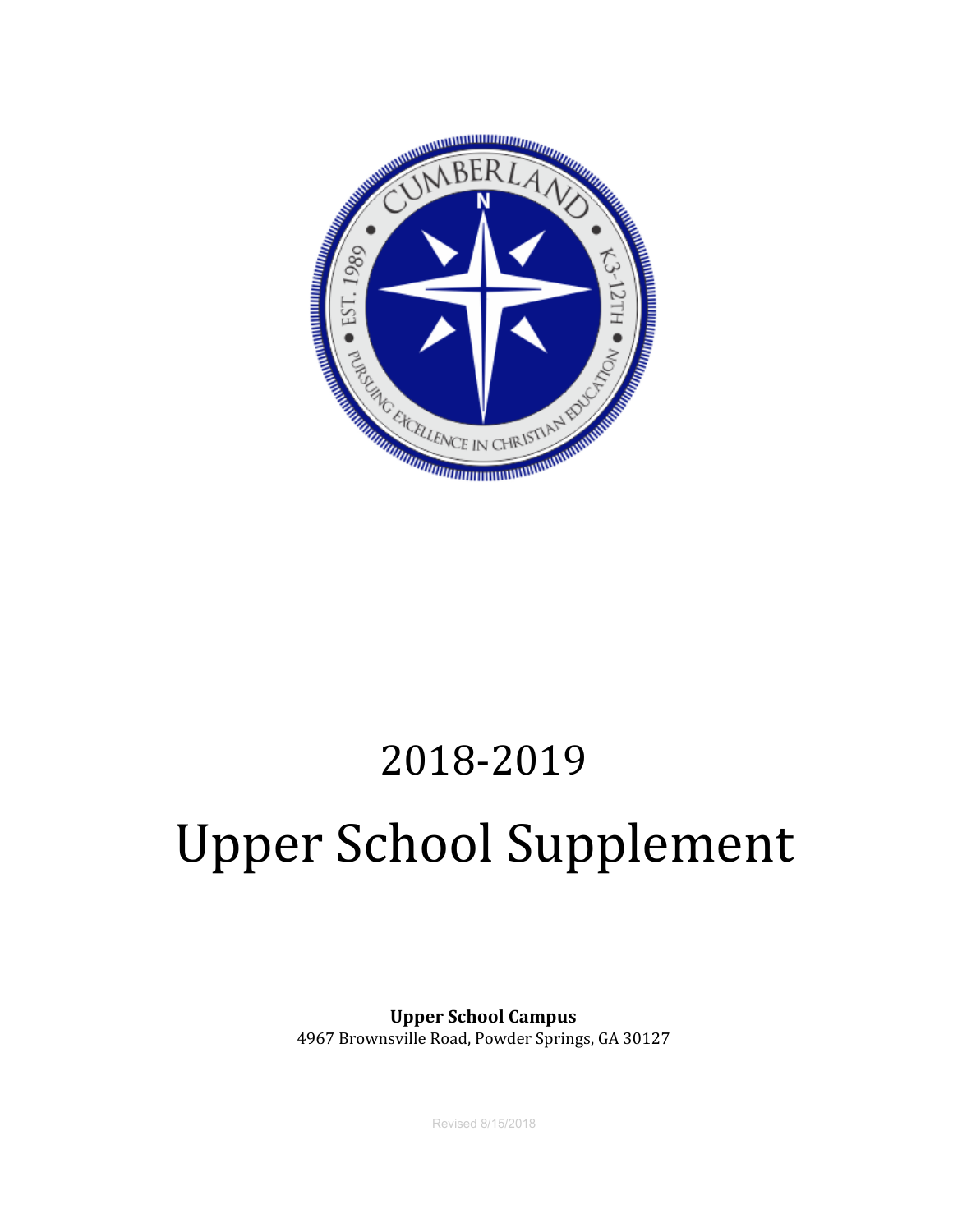### 2018-2019 UPPER SCHOOL SUPPLEMENT

#### **APPEARANCE**

Boys must maintain their natural hair color: length above their eyes and off the collar. No fad haircuts. Sideburns must not be excessive. Must be clean-shaven. No body piercings. Boy's hair must not be unnaturally colored. Boys may not wear earrings.

Girls who choose hair tinting/highlighting should choose modest natural tones. No visible body piercings. Girls may wear earrings.

It is illegal in Georgia for students under 18 to get a tattoo, even with parent consent. Since most of our students will not be 18 until their senior year, we reserve the right to dismiss those who obtain a tattoo before graduation. In all cases, students who have visible tattoos may be dismissed.

#### DRESS CODE: MONDAY-THURSDAY

Khaki pants or shorts with a TCS or CCA polo shirt. Girls may wear capris but boys may not. Tennis shoes or dress shoes with a rubber sole. TCS or CCA or plain sweatshirts, t-shirts, or jackets (no exceptions). Belts should be worn if pants have loops. Undershirts must be a solid color and be tucked in. Sports teams may wear only school ordered warm-ups on game days (except for chapel days). Crocs, flip flops, and sandals are not allowed. Boots may not be worn in the Upper School Gym.

#### DRESS CODE: FRIDAY (CASUAL DAYS)

Students may wear a plain, TCS, CCA, sports, Christian, or patriotic shirt and jeans. Jeans should be blue, have no holes, be in good condition, and not be "skinny" jeans (khaki pants or shorts may also be worn). No crocs may be worn.

#### \*\*If you are wearing a hoodie, you cannot have the hood over your head at any time during the school *day.\*\**

#### BEFORE AND AFTER SCHOOL

Students should remain in the gym until 8:20 AM, in a place where they can be seen by an adult. After school, students should remain in the lobby and not in the gym unless they have practice. On non-game days, the campus closes at 4 PM and students who are not picked up will be bussed to the Middle School Campus and charged a fee for ASP. On game days, the school may, as a courtesy, provide supervision in the gym for games that begin no later than 4:30 pm. Those who are disruptive will lose the privilege to stay. Anyone who stays for an after school event and is caught congregating in cars in the parking lot, or behind the building without written parent permission and an escort (another student) will receive a half-day in-school suspension. Repeat violators may be dismissed. Permission to walk with another student after school (never during school) must be on-file with the school secretary in advance. Parents will not be called for permission the day of the request. Students who drive may drive only themselves or an immediate family member for fast food, etc. after school or before games.

Students are not allowed to go to their car at any time during the school day without permission. Students need to put any items they will need during the school day in their locker.

#### CELL PHONES/HEADPHONES/COMPUTERS

● Cell phones may be used for personal use (web, email, Facebook, etc.) only before school, after school,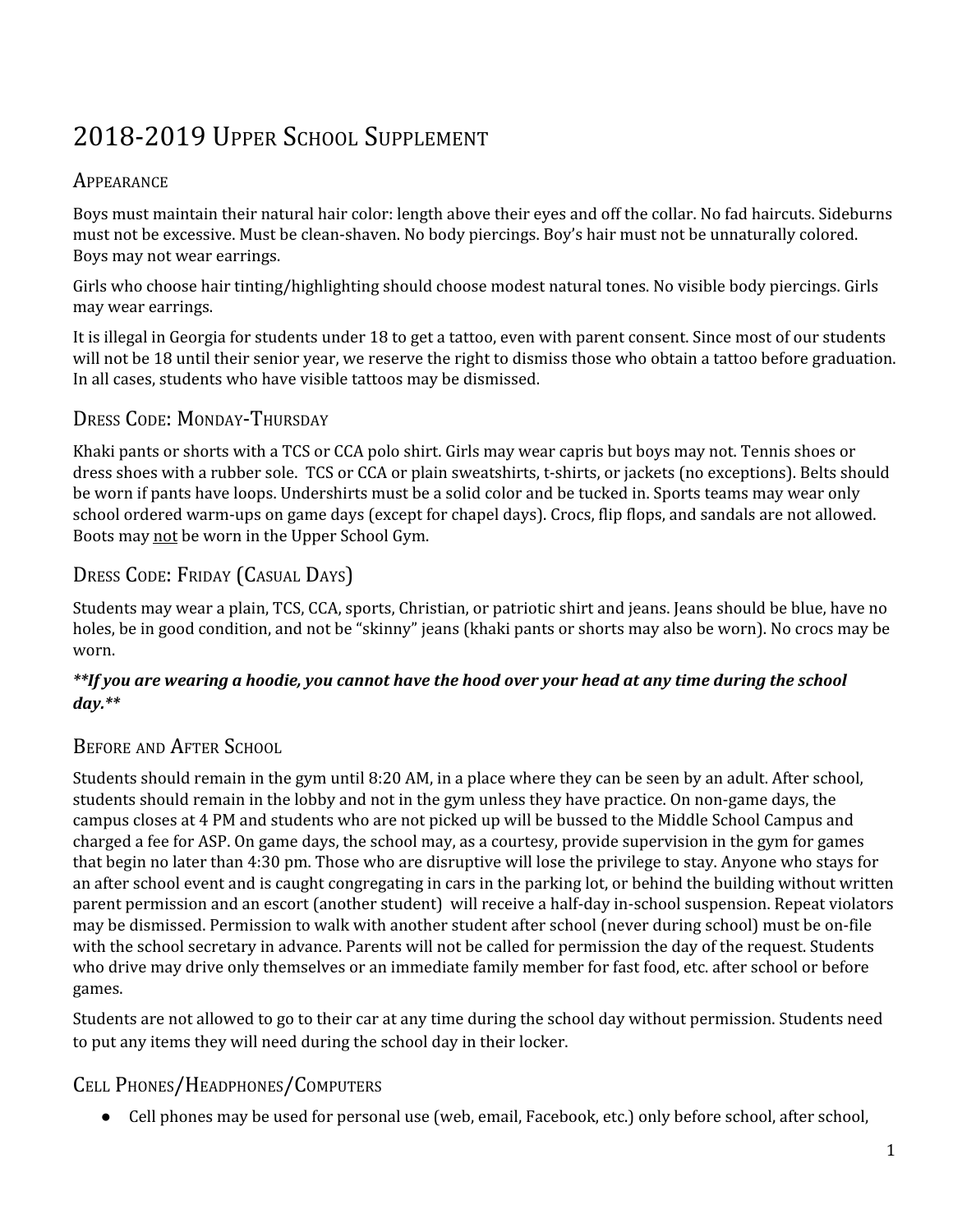during break or lunch. Students who take out their cell phone during class without teacher permission are subject to the following penalties:

- $\circ$  1<sup>st</sup> time cell phone remains with campus secretary until end of day
- $\circ$  2<sup>nd</sup> time Parents must pick up cell phone and student must pay a \$10 fine
- $\circ$  3<sup>rd</sup> time Student may not bring a cell phone to school until 5 hours of community service is performed at the campus, and student must pay a \$25 fine.
- 4th time Phone taken for the rest of the semester; student must perform 10 hours of community service at the campus, and pay \$50 fine.
- Students viewing inappropriate material on their cell phones are immediately subject to parent notification and sanctions as determined by the principal.
- Headphones may be used only before and after school, except as directed by teachers.
- Personal computers may be used only at the discretion of the teacher.
- School computers are only for school purposes and may not be used for personal emails, etc.

#### FOOD, DRINK, AND GUM

- Only unflavored water in a closed container is allowed in the classroom. Food and drink are allowed in the gym and kitchen. Containers and cups should have lids. No gum is allowed at school.
- Each Friday afternoon, after school, all food and containers remaining in the student refrigerator are thrown away.
- Students may not leave for lunch except for designated Senior lunch days.
- Students may begin to play basketball at 11:45 AM

#### **TARDIES**

Students must sign in with Mrs. Wheeler, at the front desk if arriving late. Consequences for excessive tardies are yet to be determined for this year.

#### LIMITS ON A LA CARTE' COURSES

TCS fully supports home school parents and offers part-time course load options at Middle and Upper School for a la carte' pricing. This program is not intended to allow current full-time students, especially elementary students, to complete a semester at home as they would with a traditional home-school center. When such a program is necessary for documented reasons, the Principal and School Counselor will submit a written proposal and pricing on behalf of the parent, to the Academic Committee for approval on a case by case basis.

#### JV AND VARSITY ELIGIBILITY

Any Senior who fails a core class required for graduation during the Fall Semester will be ineligible to play in the Spring Semester unless TCS credit recovery is completed during the Christmas break.

If a High School underclass student (or Middle School student playing JV or Varsity) fails two core or elective classes during the Fall Semester, that student will be ineligible for the Spring Semester, unless required TCS credit recovery is completed during the Christmas break. Students who have failed core classes will be ineligible for the following year unless all their failed core classes are recovered by the beginning of the next eligibility season. Students who require recovery for more than two class over the summer are automatically ineligible for the Fall. Students are allowed to fail one elective or non-state required class and remain eligible without recovery.

Coaches of High School players in team sports will receive weekly updates on student progress during season, these coaches are encouraged to use this confidential information to insure student success. They are encouraged to contact students, parents, etc., as well as enforcing play time restrictions as they deem fit to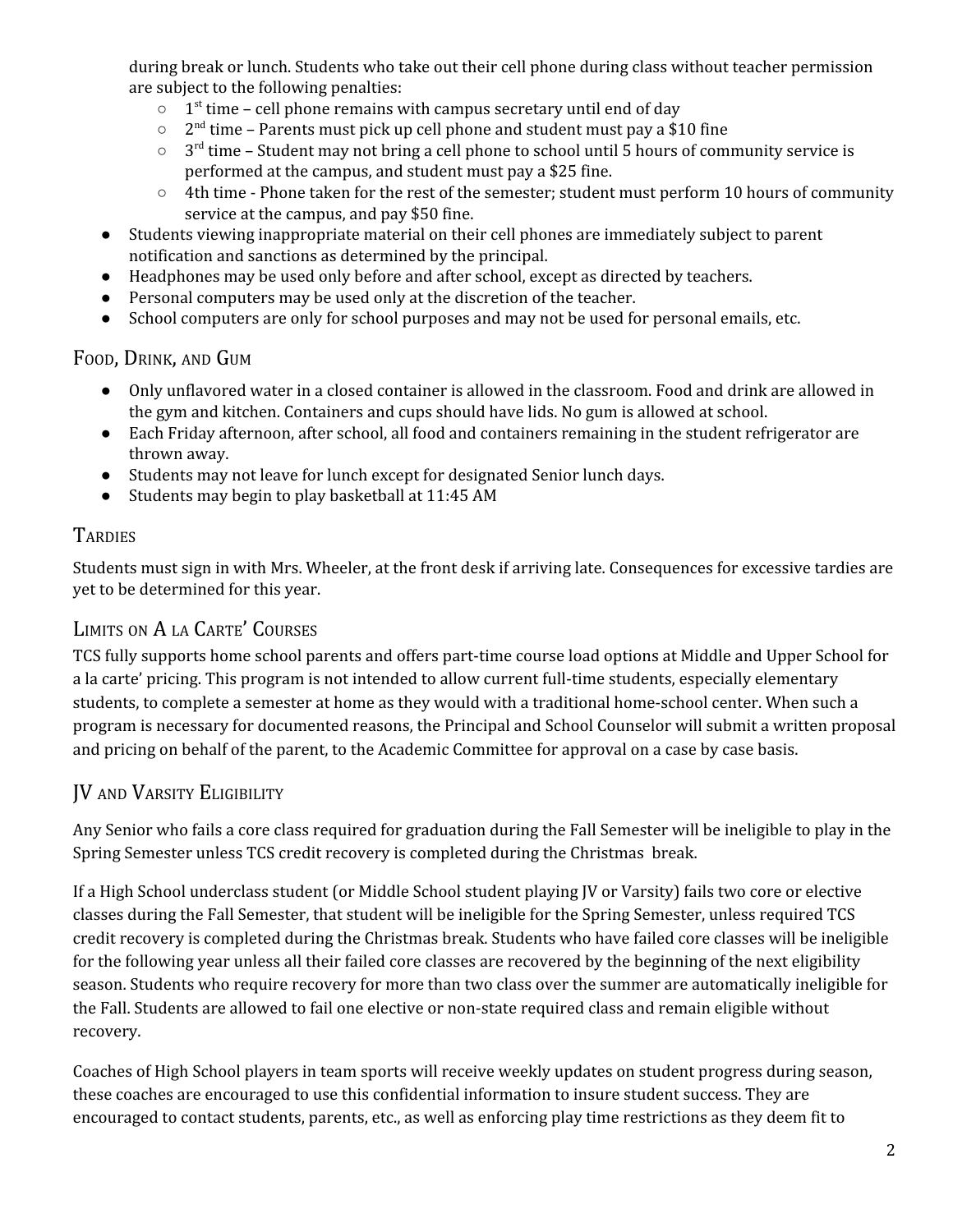benefit students.

#### Graduation/Diploma Options

*COLLEGE PREP DIPLOMA – HIGHEST HONORS – CUMBERLAND SCHOLAR - 26 UNITS*

- 1. Bible: 4.5 units (May also include Missions, Worship Arts, and/or Christian Leadership)
- 2. English & Literature: 4 units (Must include English 9, English 11, American Literature and 2 additional units).
- 3. Mathematics: 4 units (Algebra I, Geometry, Algebra II, & one higher level of math).
- 4. Social Studies: 4 units (World History, US History, Government & Economics and one additional unit).
- 5. Science: 4 units (Must include a physical science course, a life science course and two additional units).
- 6. Foreign Language: 2 units of same language
- 7. Health/PE: 1 unit
- 8. Electives: 1.5 unit (Fine Arts and/or Technology) or more
- 9. Online Education .5 units or more
- 10. Test Preparation: .5 units

#### *OTHER REQUIREMENTS*

- 1. Earn a 3.7 Core (HOPE) GPA
- 2. Score a 1200 Critical Reading & Math on the SAT or a 26 on the ACT in a single sitting
- 3. Complete 50 or more documented community service hours
- 4. Take not less than two "Courses of Rigor" as defined by Georgia's HOPE Commission
- 5. Participate in not less than four school retreats, trips, or mission trips
- 6. Be accepted to one or more four year colleges by Jan. 31 of senior year
- 7. Show distinction in arts, academics, military science, leadership or athletics by completing one or more of the following:
	- Participate in Fine Arts for a minimum of two years
	- Take two or more joint enrollment classes with a "B" or make a 3 or better on two AP exams
	- Member of Civil Air Patrol for two or more years including Senior year
	- Student Government member two or more years
	- Letter for at least two years in the same sport

#### *COLLEGE PREP DIPLOMA WITH HONORS 25 UNITS*

- 1. Bible: 4.5 units (May Include Missions, Worship Arts, and/or Christian Leadership)
- 2. English & Literature: 4 units (Must include English 9, English 11 American Literature and 2 additional units).
- 3. Mathematics: 4 units (Algebra I, Geometry, Algebra II, & one higher level of math).
- 4. Social Studies: 4 units (World History, US History, Government & Economics and one additional unit).
- 5. Science: 4 units (Must include physical science course, life science course & 2 additional units).
- 6. Foreign Language: 2 units of same language
- 7. Health/PE: 1 unit
- 8. Electives: 1 unit (Fine Arts and/or Technology)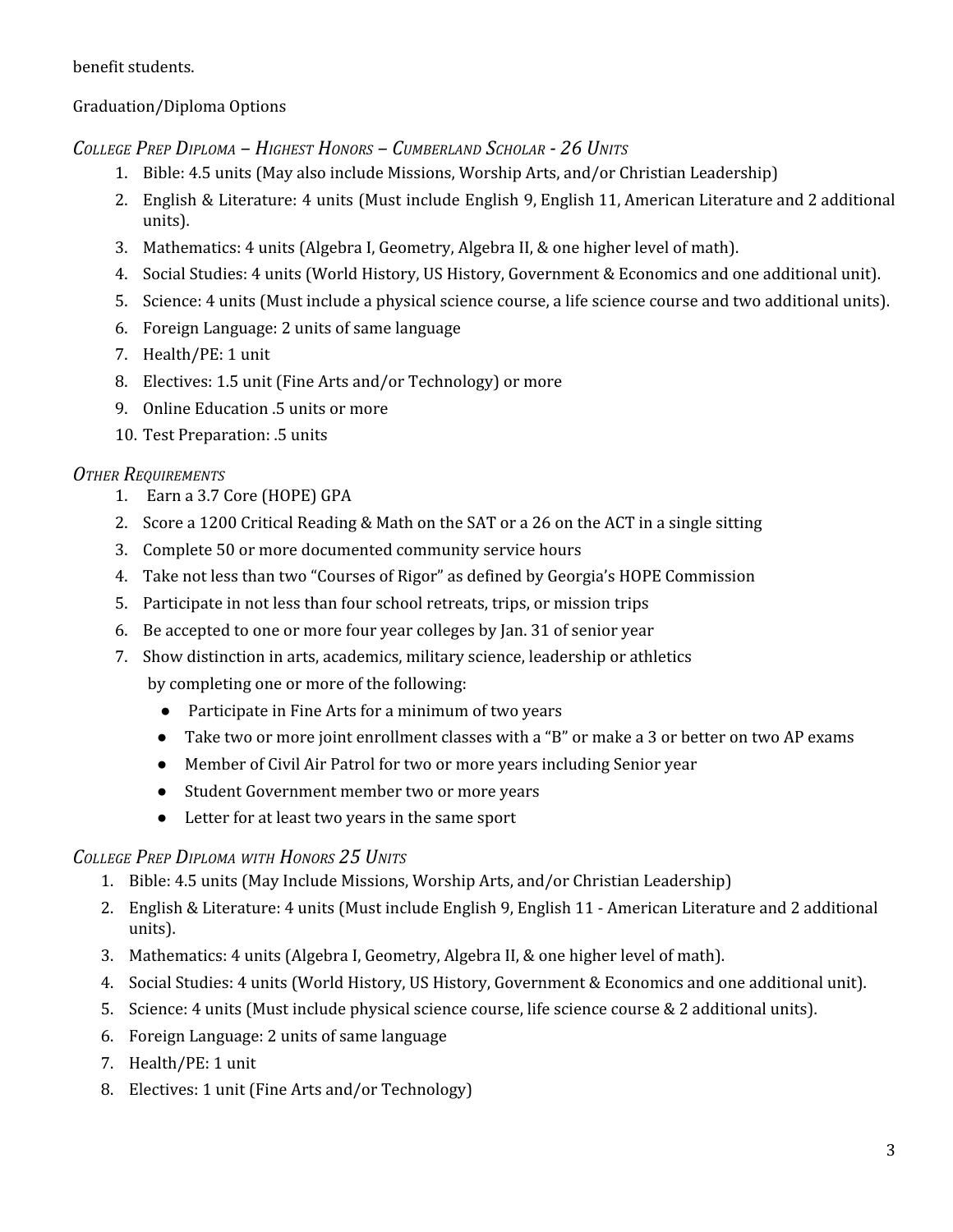9. Test Preparation: .5 units

#### *OTHER REQUIREMENTS*

- 1. Earn a 3.0 Core (HOPE) GPA
- 2. Score a super score of 950 in Critical Reading & Math SAT Scores; with a minimum of 450 in each section or a composite of 20 on the ACT.
- 3. Complete 25 or more documented community service hours
- 4. Be accepted to one or more two or four year colleges by Jan. 31 of Senior year
- 5. Demonstrate involvement in the larger life of the school through either club membership, athletics, Missions, Student Government or Fine Arts totaling not less than one year

#### *COLLEGE PREP DIPLOMA 25 UNITS (2014 – 24.5 UNITS REQUIRED)*

- 1. Bible: 4.5 units (May also include Missions, Worship Arts, and/or Christian Leadership)
- 2. English & Literature: 4 units (Must include English 9, English 11 American Literature and 2 additional units).
- 3. Mathematics: 4 units (Algebra I, Geometry, Algebra II, & one higher level of math).
- 4. Social Studies: 4 units (World History, US History, Government & Economics and one additional unit).
- 5. Science: 4 units (Must include physical science course, life science course & 2 additional units).
- 6. Foreign Language: 2 units of same language
- 7. Health/PE: 1 unit
- 8. Electives: 1 unit (Fine Arts and/or Technology)
- 9. Test Preparation: .5 units

#### *TCS GENERAL DIPLOMA 24 UNITS*

- 1. Bible: 4 units
- 2. English & Literature: 4 units
- 3. Mathematics: 3 units (Algebra I and two additional units).
- 4. Social Studies: 3 units
- 5. Science: 3 units (must include Physical Science course, Life Science course & 1 additional unit).
- 6. Health/PE: 1 unit
- 7. Electives, etc: 6 units

#### *SPECIAL GRADUATION CIRCUMSTANCES*

Permission may be granted in special circumstances to graduate with a minimum of 23 units. Such cases must be approved by the Academic Committee (Lower School Principal, Counselor, and Registrar).

Resolutions to the Academic Committee are developed by the Academic Dean in concert with the Upper School Principal and/ or the Counselor/ Registrar. The Academic Committee is expected to vote only "yes" or "no" on the resolution.

#### *GRADUATION CORDS*

- Valedictorian: gold diploma seal, white cord
- Salutatorian: silver diploma seal, red cord
- 3.7 CCA GPA: gold cord
- Beta Club: gold diploma seal, Beta stole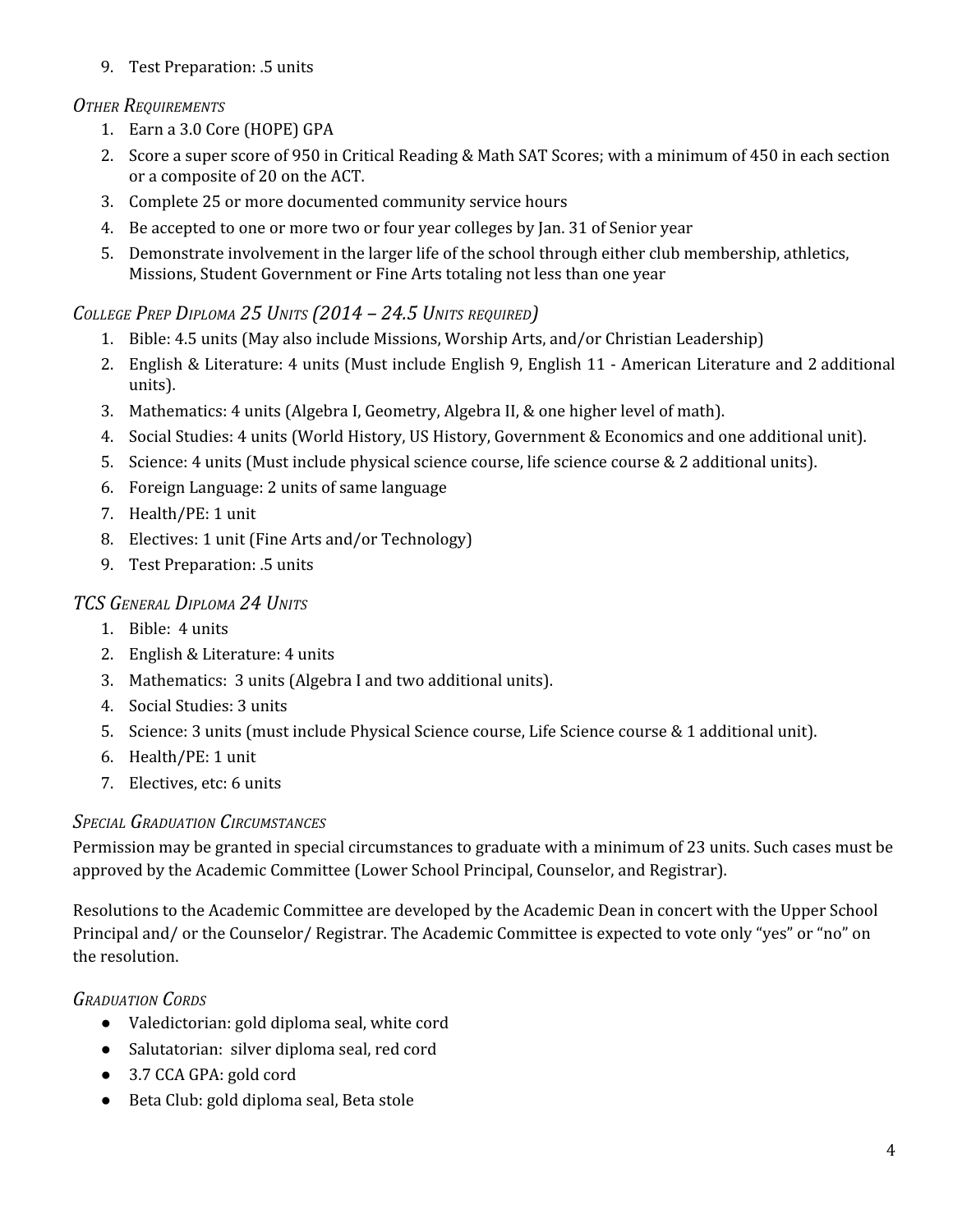- Highest Honors: gold diploma seal, gold pin
- Honors: gold diploma seal, medallion
- HOPE Scholarship: silver cord
- College prep diploma with acceptance: light blue cord
- Athletic signing: green cord
- Military signing or ROTC scholarship: navy and white cord
- Student Government Service/ Honor Council\*: purple cord \*Requires two or more years at the 9th through 12th grade class office level or one or more years at the Upper School Campus level

Under no circumstances may students wear paraphernalia from outside honor societies, organizations, etc.

Recognitions and awards at graduation are limited to yearbook dedication, teacher of the year, STAR student, Beta Club, official military and athletic signings, Patriot award, Home-School award, and the Kendrick Scholarship.

College acceptance, future plans, and scholarships as reported in the program, slide show, etc. must reflect actual scholarships and acceptances.

Graduation robes and hats may not be individually decorated.

#### ADDITIONAL UPPER SCHOOL ISSUES

#### *MARKING PERIOD*

The Academic Year is divided into two semesters having 18 weeks each. Each semester grade is recorded separately on the transcript. No student will be eligible for graduated who has not completed his/her Senior year with The Cumberland School.

#### *CREDITS (9TH –12TH GRADES)*

One-half credit = one semester course. The half unit is only awarded if the grade is 70 or above in the semester course.

#### *HONORS COURSES CREDITS*

Honors courses are given 1/2 extra quality point. They are currently defined as Biology II, Calculus I, Chemistry II, Spanish III, Spanish IV, Internships\*, approved online electives not required for graduation, and any fifth math or science (support classes are not included). Joint enrollment and online AP classes are given one extra quality point. (Cumberland uses a joint enrollment model.)

Note: TCS calculates GPA differently than HOPE. The above extra quality points do not count towards the HOPE grade point average.

\*Internships – effective with the 2016-17 school-year, internships are an Honors Credit accruing  $\frac{1}{2}$  credit. They must be approved by the Counselor or Academic Dean and include 40 contact hours with the provider, a three page research paper, a 10 slide powerpoint presentation presented to the Counselor or Academic Dean, and written positive feedback from the provider. A 20 hour internship that has been approved in advanced will not receive Honors Credit, and will receive ¼ credit; only a successful validation of completion is necessary in this case. All internships must be unpaid.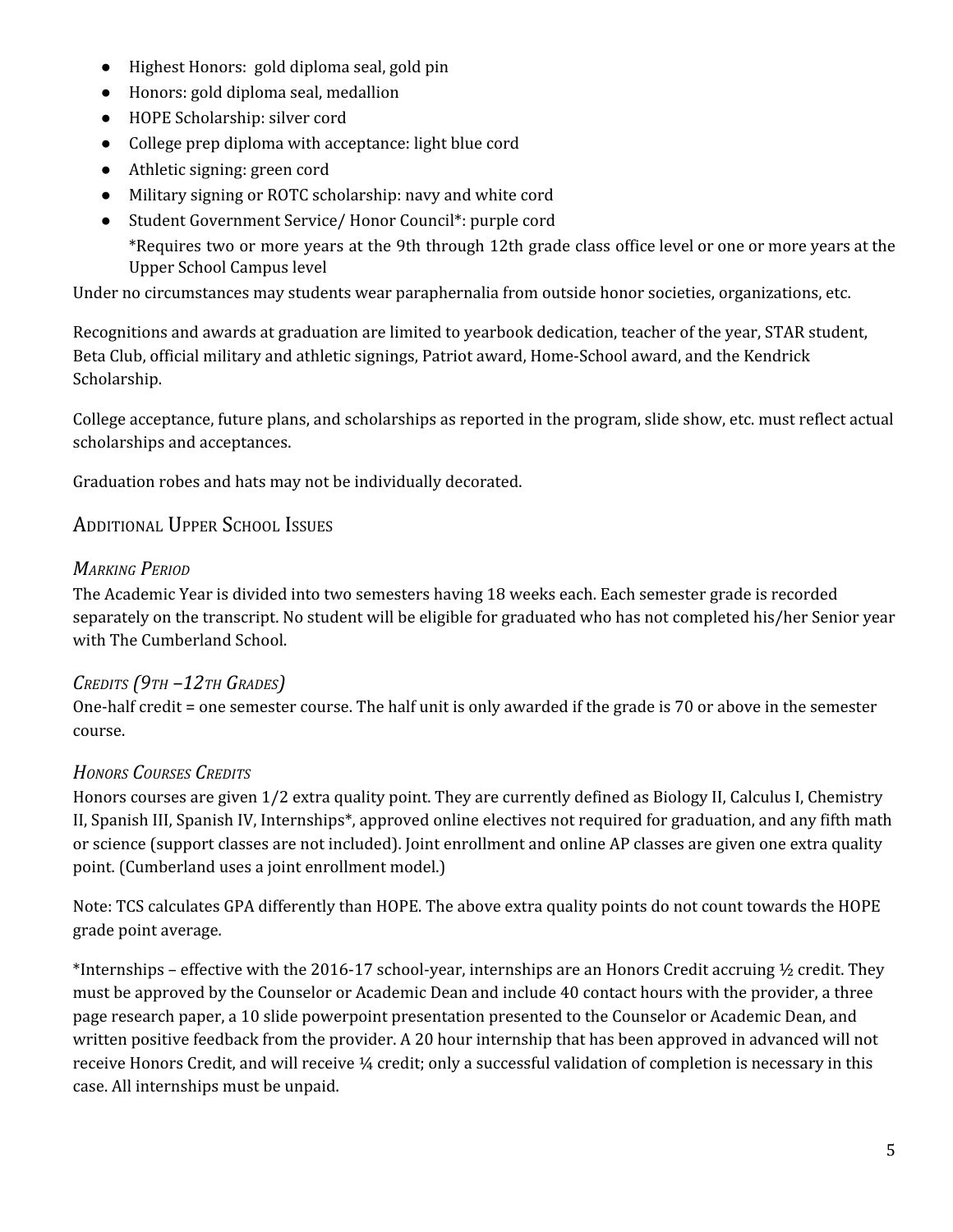#### *NATIONAL BETA CLUB*

9th through 12th Grade students are chosen for membership in the TCS Chapter of the National Beta Club based on their scholastic average (3.5), Christian character, credible achievements and commendable attitudes. Students must attain a cumulative GPA of 3.5 or better to be considered for membership and must maintain a GPA of 3.4.

#### *GPA*

Calculations of GPA are set on a standard scale of:  $A = 4$ ,  $B = 3$ ,  $C = 2$ ,  $F = 0$ AP Classes are given 1 extra quality point. See Ingressio and joint enrollment policies for additional modifications.

#### *SCHEDULE CHANGES*

Within five days of the beginning of a semester, a student may drop or add a course with written parental permission (in cases involving core classes) and at the discretion of the Academic Dean, Counselor, or Registrar. The following criteria must be met:

- 1. The student must justify his need for such a change.
- 2. The change must be made within the class schedule available.
- 3. Please see transcript credits for related issues.

#### *VALEDICTORIAN*

- Student must earn 17 full credits at TCS.
- Student must earn at least an Honors/ College Prep Diploma.
- Student must be at TCS not less than two full years.
- Home school credits and online academy credits from other schools do not count for the purpose of choosing Valedictorian.
- TCS issued Honors Credit, AP (Ingressio) credits, and joint enrollment credits do count. Honors credits from other schools do not count as Honors but as simple GPA credits.
- In the case of a quality point tie, a numerical score will be used; in the case of a numerical tie, the SAT score will be used to break the tie.
- GPA will be based on scores at the end of the second quarter of the senior year; to qualify, a student must not make less than a B by midpoint of Second Semester.
- The Academic Committee makes all final determinations based on school policies.
- All teacher/office aide credits will be reported on the student's transcript but will not be calculated into the student's GPA for the purpose of Valedictorian and Salutatorian calculations.

#### *SALUTATORIAN*

- Student must earn 14 full credits at TCS.
- Student must earn at least an Honors/ College Prep Diploma.
- Student must be at TCS not less than two full years.
- Home school credits and online academy credits from other schools do not count for the purpose of choosing salutatorian.
- TCS issued honors credit, AP (Ingressio) credits, and joint enrollment credits do count. Honors credits from other schools do not count as honors but as simple GPA credits.
- In the case of a quality point tie, a numerical score will be used; in the case of a numerical tie, the SAT score will be used to break the tie.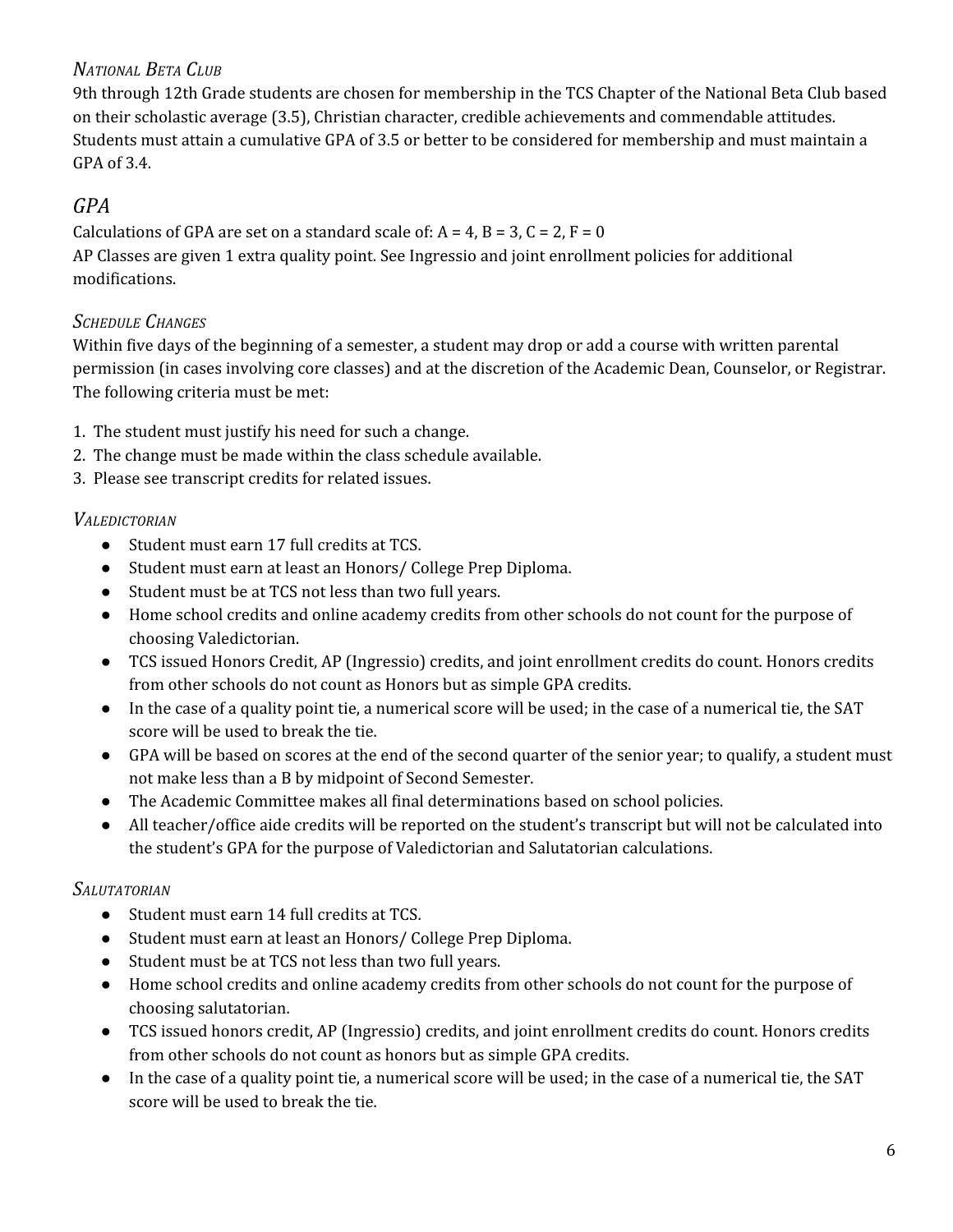- GPA will be based on scores at the end of the second quarter of the senior year; to qualify, a student must not make less than a B by midpoint of Second Semester.
- The academic committee makes all final determinations based on school policies.
- All teacher/office aide credits will be reported on the student's transcript but will not be calculated into the student's GPA for the purpose of Valedictorian and Salutatorian calculations.

#### *CO-SALUTATORIAN*

In the case of a transfer student whose GPA meets or exceeds the score of the selected valedictorian or salutatorian, TCS may name that student as a co-salutatorian. However, the following conditions must be met: the transfer student must be accepted to a four-year college; up to five homeschool credits may be included, if validated by TCS's Registrar; and all other credits must come from an accredited institution. The Academic Committee makes all final determinations based on school policies.

#### *COLLEGE PREP DIPLOMA CONSIDERATIONS*

- The Academic Committee (Counselor, Principal, Registrar) has the authority to deviate by 1.5 units from standards for the College Prep Diploma in the case of transfer students only as long as state admissions to Georgia four year institutions are met. The Committee may not at any time vary the standards for Honors and Highest Honors diplomas.
- A valid certificate of competition for a live, not online, Kaplan SAT Test Prep (or approved alternative with the same approximate 60 seat hours) class may fully substitute for TCS test prep for all diplomas; alternatively test prep may be completed through GA Virtual School or Keystone in TCS's Ingressio; self study and self-directed, unsupervised classes will not count. A "P" will appear on the transcript verses a letter or numeric grade.

#### *COLLEGE ACCEPTANCE*

College acceptance requirements vary. It is the student's responsibility to make sure that they meet all the requirements of a particular college. We encourage you to make an appointment with our School Counselor if you have any questions with regards to your child's goals.

#### *TESTING AND COLLEGE APPLICATION REQUIREMENTS*

College choice or even the decision to attend college is a student/parent decision; TCS fully supports other options such as missions, the military, or technical school. However, as a college preparatory school, TCS has the goal of creating several options for every student and parent to choose from. Each TCS student who is working towards a college preparatory diploma is expected to: 1) take SAT or ACT preparation classes at TCS or an alternate location and take the test a minimum of two times [Note - students who fail to take the test at least once by June of their junior year will not be considered a senior- Transfer students who will be designated as Seniors, must take the test by September or they will be considered a Junior; 2) participate in college fairs, presentations, and the junior college trip; 3) apply to a minimum of three colleges the fall of their senior year, at least one of which is a "back-up" school whose admissions profile is equal to or below the students projected freshman index. In choosing to attend TCS, students and parents agree to support this process of creating options for them to choose from. Students who choose the General Diploma track, must take the ACCUPLACER test by July prior to their Senior year. (See below)

TCS 8th Graders take a battery of tests call "Pathway Connections." This test includes assessments in personality, spiritual gifts, career interests, and learning styles.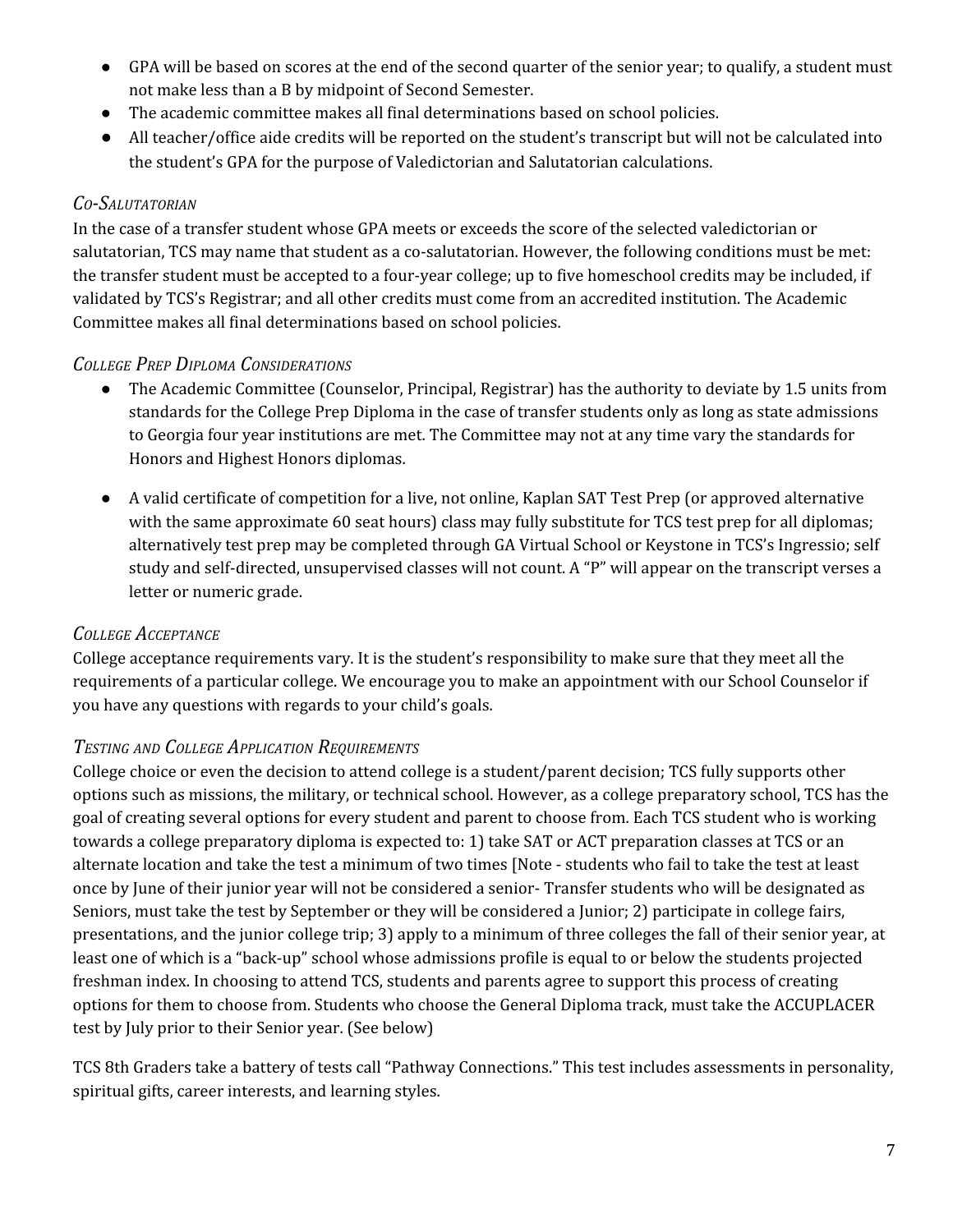#### *ACCUPLACER TEST*

All Juniors are asked to take the ACCUPLACER test as part of the SAT Prep class. These scores can see if students are able to take dual enrollment courses.

#### *STUDY HALLS*

College prep students may request one semester of study hall as a substitute for a non-core, non-TCS required class with Counselor approval during their four years of study. Students receiving a General diploma may request up to three semesters. Students receive no academic credit for study hall.

#### Related Issues

- For Home School related issues see "Home School" policies.
- For Online education related issues see "Ingressio."
- For Joint Enrollment related issues see "Joint Enrollment."

#### *PROMOTION TO THE NEXT GRADE IN UPPER SCHOOL*

In order for High School students to track to the next grade level, it is necessary for students to show that they are progressing towards a High School diploma. Here are the requirements in order to be considered in a certain grade:

- To be considered a 9th grader students must have successfully completed English, Math, History, and Science courses appropriate for the 8th grade. If one of these courses is failed, (defined as the numerical average of both semesters being a 70 or above) the student must complete an approved credit recovery plan for the failed core subject using TCS or an approved online provider. Correspondence courses, unapproved outside tutoring, etc. will not be accepted. If a student's cumulative GPA for the 8th Grade is less than a 2.5, as defined above, or if the student fails more than two core courses, or if the student actual numeric grade in any core course is less than a 50, TCS recommends and may require repeating the 8th Grade.
- To be considered a 10th grader-students must have completed at least 6 credit hours. English 9, one math credit, one science credit and one social study credit must have been earned.
- To be considered an 11th grader-students must have completed 12 credit hours. Of those, they need 2 credits of each: English, Math, Science, Social studies. Student must have earned the health/PE credit previously or be enrolled during his/her 11th grade year.
- To be considered a 12th grader-students must have completed 19 credit hours. Of those, they need to have earned 3 credits in English. They must have at least 2 in each of the following: Math, Science, and Social Studies, with at least 3 credits in one of those subjects. Students also must have taken the SAT by May of their Junior year in order to be promoted to Senior.

Students will stay in RenWeb as the previous grade until all credit requirements are met, with the ability to be promoted mid-year.

Students with a signed parental contract, who elect the General Diploma may have slightly different requirements. Only in the case of written contracts, approved in advanced, will deviation from the above standards be considered but not guaranteed.

#### *TRANSCRIPT CREDITS*

All classes attempted will be listed on the transcript\*. Courses changed during the first week of school or the first day of the first week, will not appear on the transcript. Withdrawals prior to a date established and updated each year in this handbook (normally equal to approximately the 7th day of class) will appear as a "W" on the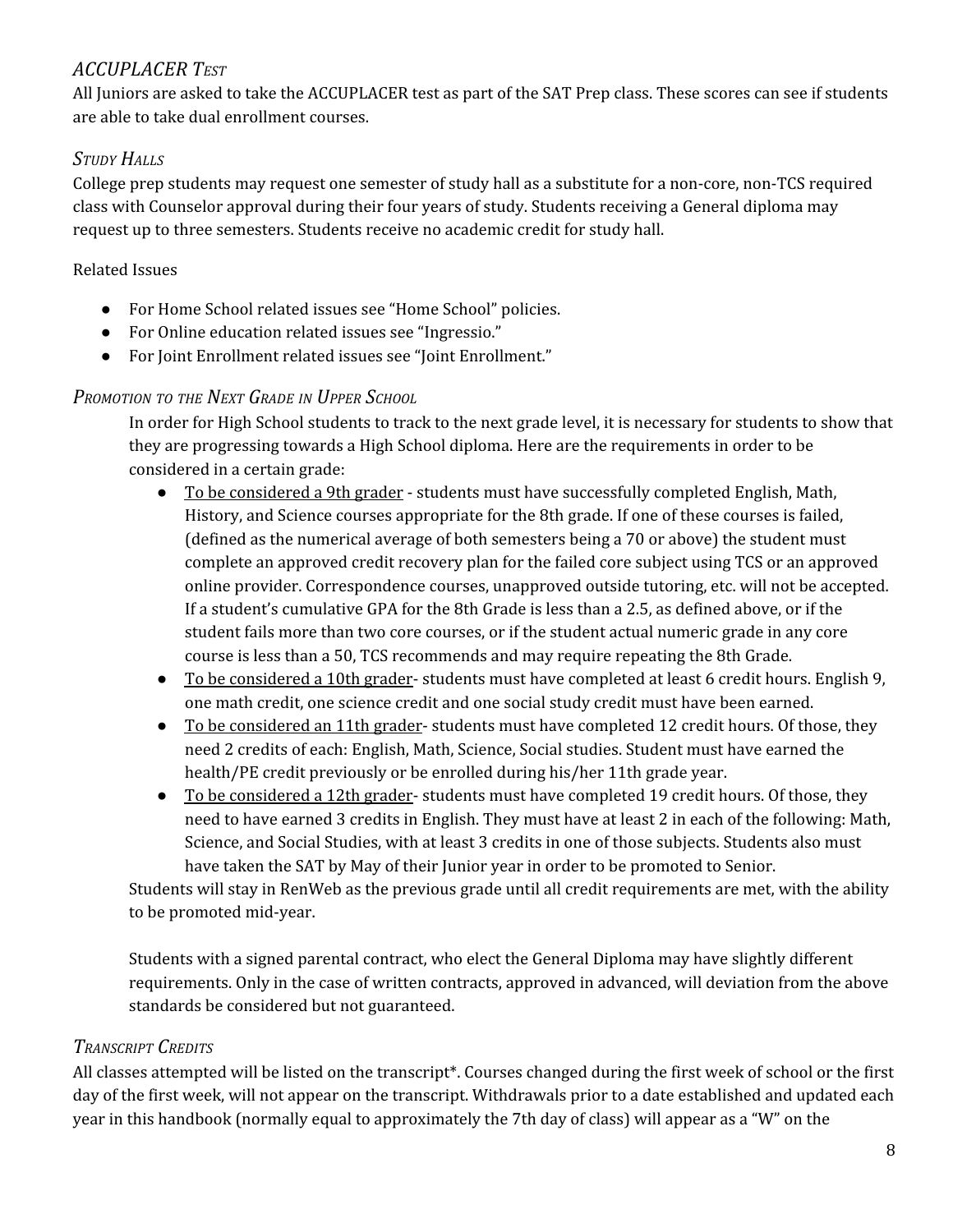transcript. No quality points will be issued. Withdrawals after the established date, will appear as a "WP" or "WF" on the transcript as indicated by the student's average. No quality points will be issued for a "WP." However, a "WF" will have the same net effect as an "F" on the transcript with 0 quality points based on .5 attempted credits.

#### **FOR THE 2018-2019 SCHOOL YEAR, THE ESTABLISHED DATE AFTER WHICH A WITHDRAWAL WILL RESULT IN A "WF" IS SEPTEMBER 4TH.**

\*see below for attempted online and joint enrollment classes

#### *TRANSCRIPT CREDIT FOR OUTSOURCED CORE COURSES*

Beginning January 2012, in accordance with ACSI accreditation, students may no longer use alternative teachers or programs to earn credit for TCS core classes unless the alternate program is approved by the Academic Committee. All summer work in core classes must be approved by the School Counselor or Academic Dean in writing. Summer work is limited to failed classes, approved joint enrollment classes, and approved online courses that meet seat hour requirements. No courses will be approved retroactively. All requests and approvals must be in writing.

The sole exception to this policy will be related to scheduling issues when students must take an online class to graduate on time and the School Counselor or Academic Dean deems an online substitute to be the only alternative. In no case shall a student taking outsourced core courses receive a tuition discount and take less than a minimum full-time load. Any computer time or study hall time is strictly a courtesy.

#### *TRANSCRIPT CREDIT FOR OUTSOURCED ELECTIVES (INGRESSIO)*

In all cases the provider must be approved in advance by the Academic Committee. Current approved providers are Chattahoochee Tech, SevenStar, Penn Foster, and Keystone (not NCAA approved). Individual courses must be approved by the School Counselor and Academic Dean. Students are limited to four total credits of outside electives.

Students must choose one of the following options in advance of enrollment and inform the School Registrar in writing:

- I choose not to have this course recorded on my transcript.
- I choose for the course to appear on my transcript as "pass" ( $\geq$ 70) or "fail" (<70). I understand that the course will not affect my credits attempted or quality points.
- I choose to receive full credit for the course on my transcript for the credits attempted.
- AP courses (only if the AP test is taken and a score of 2 or more is earned) and courses taken at Chattahoochee Tech earn up to 5 quality points.
- Courses taken online beyond the scope of TCS offerings that build on TCS curriculum (E.g. Spanish 3 after completing Spanish 1 & 2 at CCA) earn up to 4.5 quality points and will be referred to as "Honors."

#### *JOINT ENROLLMENT POLICY*

- Seniors and Juniors who have been historic TCS community members for two or more years and are on track for graduation, may choose to elect joint enrollment as an option. (Younger students are eligible, but should make careful decisions with the help of the Counselor and Parents.)
- Students must have a core GPA of 2.5, and their scores on either the SAT, ACT, or Accuplacer Test must meet the joint enrollment partner's minimum.
- TCS endorses part-time joint enrollment, with seniors taking up to 15 total hours of college classes per semester in lieu of or in addition to classes required for a TCS/GA High School diploma. These 15 hours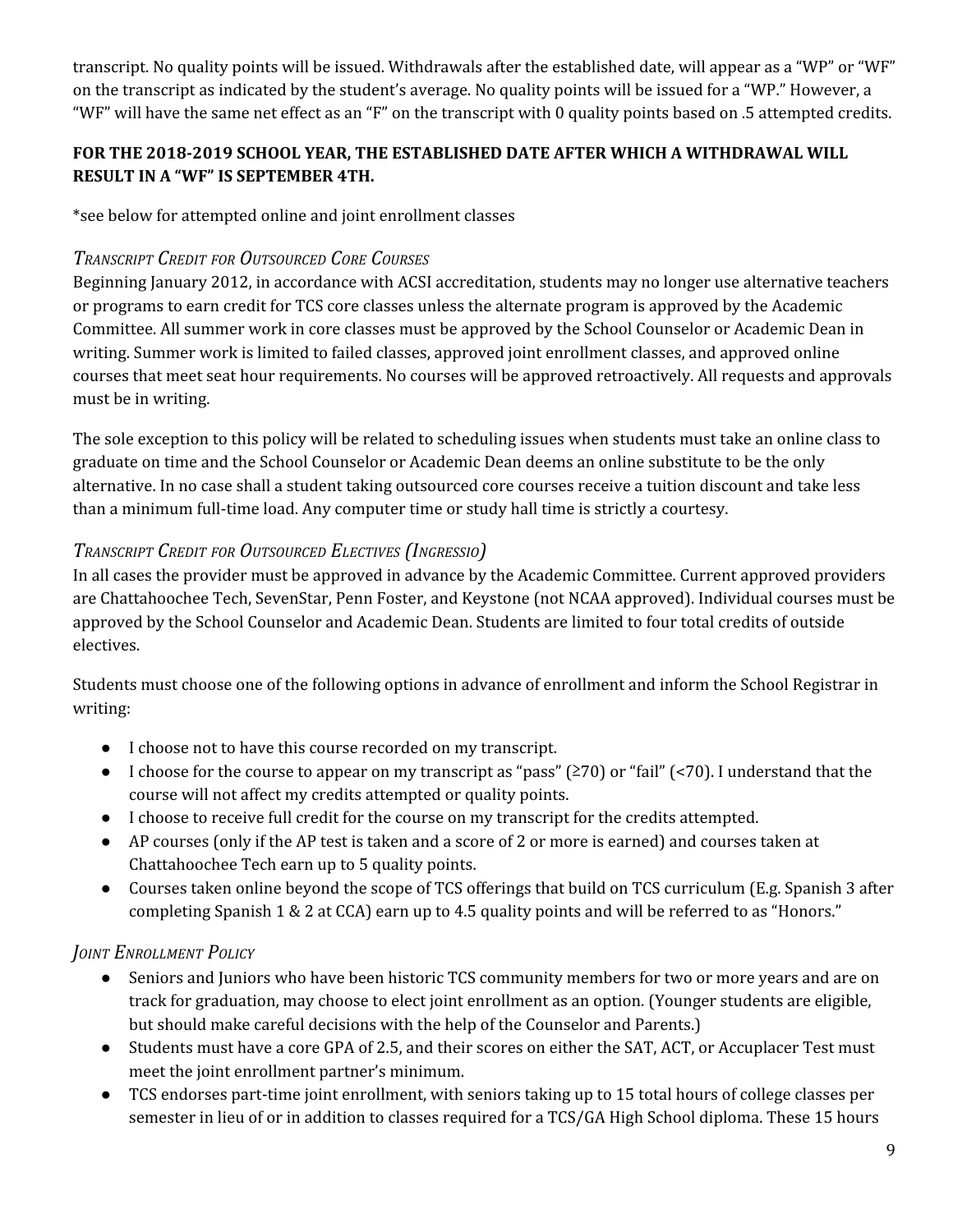may be in addition to classes in Ingressio or at Chattahoochee Tech as electives.

- Students, who have successfully completed at least 15 credits at TCS, are eligible for a reduced load their Senior year. In light of the HOPE Grant historically covering tuition, fees, and books, no tuition discount may be available. Students must take a minimum of three TCS classes per semester on campus and plan to participate in retreats and mission trips as college schedules allow.
- Classes must be taken at Chattahoochee Tech or West Georgia's Online Program. Other providers must be approved by the Academic Committee.
- Certain courses may be substituted for a state required core class needed for High School graduation with written approval from the Registrar and Counselor.
- Each semester class will equal 1 Carnegie unit on the TCS transcript per 3-4 semester hours, BUT will receive a maximum of 5 quality points. Receiving institutions may choose to assign more or less credit based on their internal policies.
- TCS must be approved to see and review all student grades. TCS's Counselor must have on file a signed statement/waiver allowing for direct communication with the college and or professor.
- Students must be accepted to the college's joint enrollment program.
- Parents are responsible for all college tuition and fees.

Students acknowledge that they will receive full credit for the course on their transcript for the credits attempted. If numerical averages are not available, TCS's policy is to have a mid-grade level numerical average recorded as follows: 100 for A+, 95 for A's, 85 for B's and 75 for C's on student's transcript numerical average.

- **Beginning the Spring of 2019:** At the end of the semester, the student must write a 1 page paper discussing the connection between what they learned in their dual enrollment course and God. The paper must be 1 full page, double spaced. 12 pt font and be submitted to the counselor before credit is given. The paper will be kept in the student's file.
- A course taken at Chattahoochee Tech or West Georgia may earn up to five quality points; this course may substitute for a state required core class with written approval from the registrar and counselor. (Students currently enrolled as of August 2018 at West Georgia Technical College or KSU, may continue their studies by using the normal approval process. This provider is not approved for future TCS students.)

#### *CREDIT RECOVERY POLICY*

All core classes required for a Georgia college preparatory diploma must be either passed with a C or better at The Cumberland School, or passed with a passing grade issued by an institution from which TCS's Registrar is authorized to accept transfer credits. Examples of such institutions include formerly attended public and accredited private schools. Home school credits are validated following policies listed on TCS's home-school website and in TCS's Parent-Student Handbook. Elective courses, Bible courses, and any other courses TCS may require in addition to state graduation requirements may or may not be repeated based upon a student's individual academic plan and needs.

In all cases when a student fails a core class, an examination of attendance records will be conducted in order to verify that the student has met seat hour requirements and that the student has an average of at least a 57% or better. If seat hour requirements are not met, the student may not elect a credit-recovery option and instead would be required to repeat the failed course in a TCS classroom or through an approved online for credit. If the student scored below a 57% as the semester average, the student will need to repeat the full course at TCS or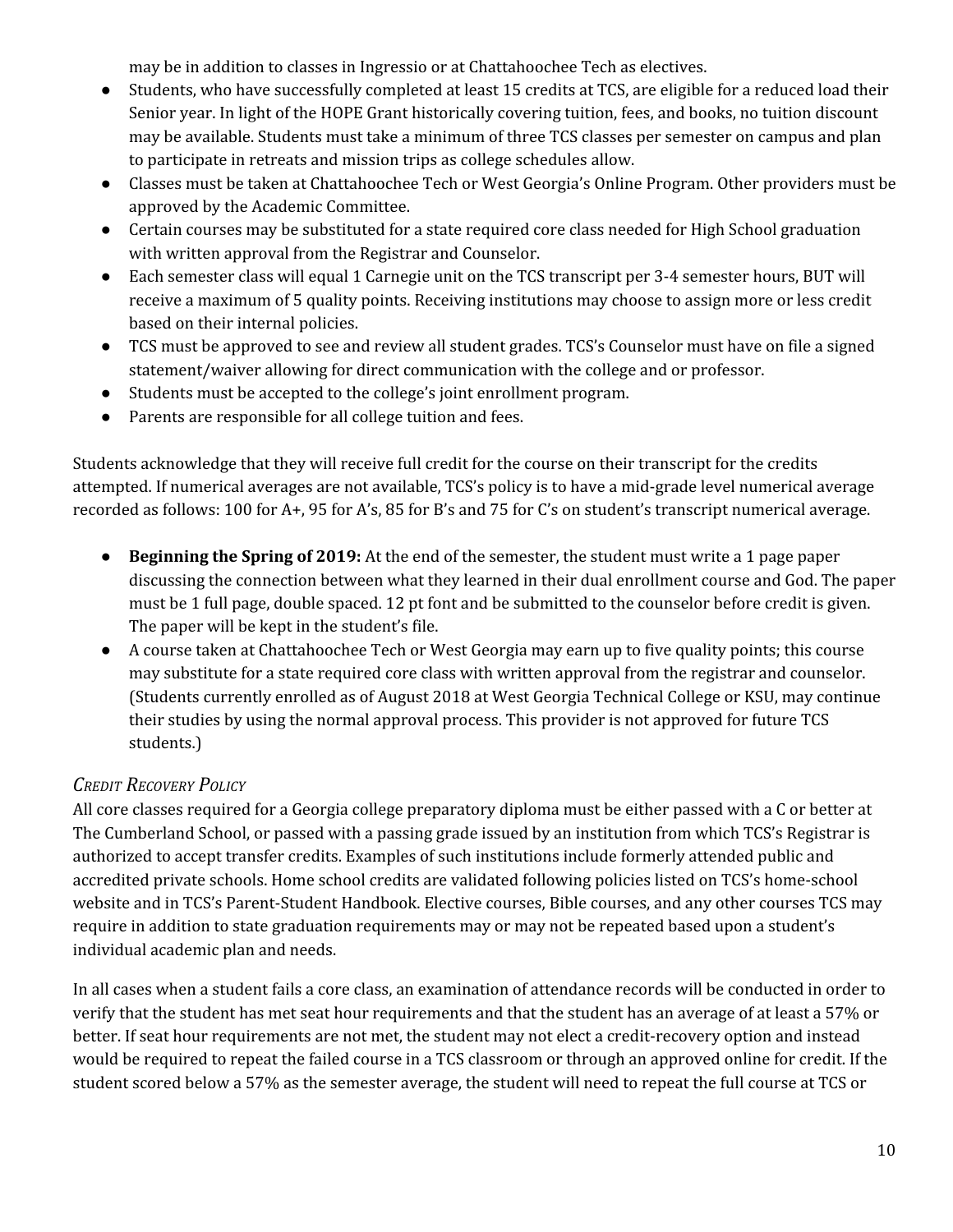take an approved online full course (not credit recovery).

When seat hours have been met, eligible students may elect one of three credit-recovery options: 1) Keystone Credit Recovery - not NCAA recognized, or 2) an individually designed planned with a certified teacher approved by TCS. In all cases, additional charges may apply, and completion of course documentation must be submitted to School Registrar. Every attempted class appears on the TCS transcript unless a student transfers by the annually approved date of said class to an alternative for credit class (see High School withdraw policies for required transcript documentation after the drop/add period). Each failed class appears as zero quality points on the TCS transcript. TCS's grading scale for credit recovery, with assumed seat hours, will always be the same as TCS's grading scale for all other classes. This zero effectively averages with the student's credit recovery grade as a part of the summative average of all quality points to render approximately half of the quality points the student would have received if the class had been passed on the first attempt. This policy is effective for all credit recovery work posted after Jan. 2011. TCS may or may not elect to allow students taking Algebra I or Spanish I (beginning Fall 2019) in the eighth grade to begin their high school transcript in their ninth grade year. The school counselor and/or registrar are authorized to determine what is in the best interest of the student in satisfying core academic concepts after consultation with the teacher.

In order to address procedures for future unforeseen circumstances, it is hereby established that exceptions to this policy will be approved on a case by case and/or class by class basis by the unanimous vote of the Academic Committee. Under no circumstances is this committee authorized to remove any attempted credit from the transcript. Teacher-driven credit recovery programs must be approved by TCS's Academic Committee and must meet a minimum of 20 seat hours per half Carnegie unit of credit recovery, if semester seat hours have already been meet. Otherwise, a student must fully repeat the course. Fees for these classes must be approved by the director of operations.

#### *FAILING GRADES*

In regard to failing grades, any grade below a 70 is a failing grade. If a student has a numerical semester grade, after the final, of a 68 or 69, the teacher will give them a substantial extra project, equivalent to the largest paper, project, or exam that exists within the class. Meanwhile, the student will receive an INC on their report card. The student will be required to turn in the additional assignment on the first day back from Christmas Break, for a course taken during Fall Semester, and the last day of Teacher Post-Planning for a course taken during Spring Semester. Failure to turn in or in cases where performance on the project merits a grade that would not equal a passing final grade for the course, if counted as 10% of the total Semester grade, will automatically result in an F for the semester grade. Parents, this policy replaces an F, whereas, credit recovery or a full retake of the course generates an additional grade and the F remains on the student's transcript.

#### *CHEATING/ PLAGIARISM*

Cheating, in any form, is expressly prohibited at The Cumberland School. Students who are caught cheating will be susceptible to disciplinary action and possible dismissal. Cheating comes in many different forms and will be addressed on an individual basis. Any student who does not complete his/her own coursework is cheating and will be dealt with according to the bylaws of the school. Plagiarism is also considered cheating and will be treated as such. Please review the definitions of cheating and plagiarism below.

Cheating includes but is not necessarily limited to:

- 1. Plagiarism, explained below\*
- 2. Submission of work that is not the student's own for papers, assignments, tests, or exams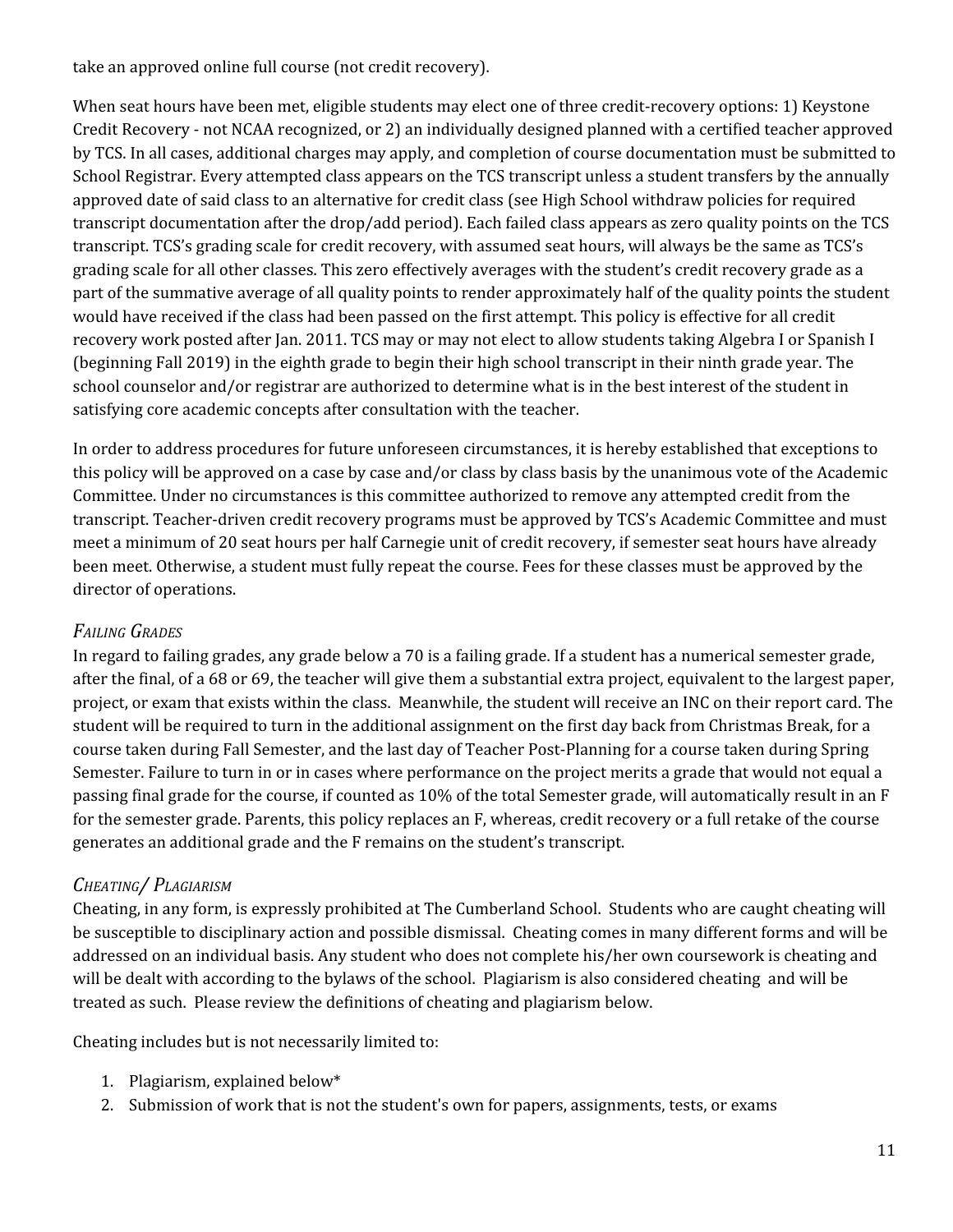- 3. Submission or use of falsified data
- 4. Copying answers off of another student's work
- 5. Theft of or unauthorized access to a test or exam
- 6. Use of unauthorized material including textbooks, notes, or computer programs in the preparation of an assignment or during an examination
- 7. Supplying or communicating (in any way) unauthorized information to another student for the preparation of an assignment, test, or exam
- 8. Collaboration in the preparation of an assignment. Unless specifically permitted or required by the teacher, collaboration will usually be viewed by TCS as cheating. Each student, therefore, is responsible for understanding the policies of each teacher concerning collaboration

#### *PLAGIARISM*

\*Plagiarism is the unauthorized use or close imitation of the language and thoughts of another author and the representation of them as one's own original work.

In Grades 8th - 12th, this typically consists of students copying and pasting portions or whole sections of work from another source and claiming it as their own. In college, this typically consists of students using completed works from another author as their own.

On the first incident of cheating or plagiarism, a student will be required to redo the assignment for a maximum grade of 69%. Additional incidents will be handled in collaboration with the Principal.

#### *EXTRA CREDIT*

Extra credit should not consist of more than 3% of any assignment. In all cases, even if a grade is above a 100 is entered into RenWeb, a summative grade above a 100 will not be recorded. Extra credit is limited to no more than one assignment per semester and must be available to every student.

#### *FINAL EXAMS*

Final exams are required in English, History, Math, and Science classes. Juniors and Seniors in the prestated classes need to see their class syllabus for the exemption policy.

#### *GRADUATION PARTICIPATION REQUIREMENTS*

Students should have a \$0 balance or a payment plan approved by the business office.

Students are required to attend practice, the Senior brunch, and graduation. (No exceptions are to be made for international students.) Students who fail one semester-long class may participate in graduation and not receive an official diploma at that time. These students must have an approved credit recovery plan. The diploma will be issued through the corporate office upon successful completion of credit recovery. Policy exceptions: minor exceptions are approved by a confidential vote of the academic committee consisting of the counselor, registrar, and principal. Other exceptions, if allowable, will be forwarded to the board at the discretion of the Executive Director and Chief Administrative Officer.

#### *LEE UNIVERSITY*

Historically, each year Lee University visits TCS in the fall and we visit them in the spring. Seniors are required (at no cost to them) to apply to Lee as a learning experience and as practice for additional applications. Permission to apply and send scores and transcripts is inherent in accepting enrollment at CCA. (Parents may choose an alternate school with a similar acceptance profile and apply in the same time-frame with advance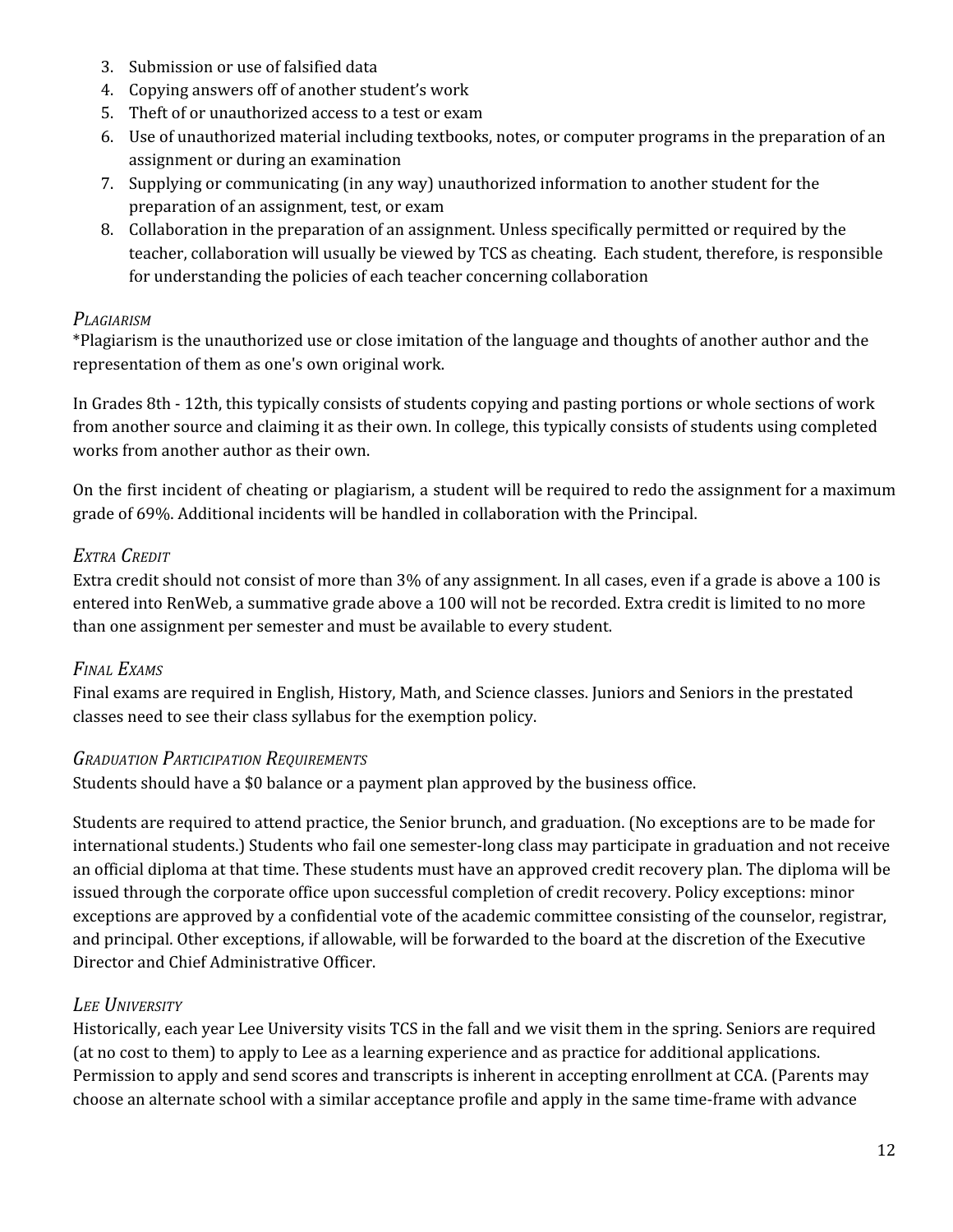#### notice.)

#### *NCAA REQUIREMENTS*

The NCAA does not recognize (the online provider) Keystone National Online High School courses nor do they recognize ANY credit recovery course. Students who wish to sign with the NCAA must use an NCAA approved online provider for any online education; additionally, any potential NCAA athlete who fails a core course (vs. receiving an incomplete or a passing grade) must FULLY REPEAT THE COURSE either at TCS or through an approved online provider.

#### *STUDENT SENATE*

#### **Senate members (13):**

- Student body officers: President, Vice President, Secretary, Treasurer, Chaplain
- $\bullet$  4 Class Presidents (9<sup>th</sup>-12th)
- Middle School President
- Fine Arts Representative (appointed)
- Athletic Representative (appointed)
- Patriot Ambassador Representative (must be in 9-12)

#### **Elections/appointments:**

- **●** Student body officers: elected May of previous year Seniors & faculty vote (President & Vice President must be Junior or Senior)
- Appointed members: appointed each May
- Class Presidents: class officers elected after retreat
- Middle School President elected each year after retreat

#### **Requirements:**

- **●** 2.5 GPA
- No suspensions on record
- Parent permission slip
- Speech must be approved by Principal
- Must be on-track to graduate in four years

#### **Meetings:**

- Monthly at extended lunch
- Day retreat in early September

#### **Duties:**

- Support school spirit
- Assist in planning spring formal/social
- Serve as liaison to Administration
- Support vision and fundraising for unified campus
- Other as determined by Senate or Advisors

#### *Note: Among class of icers, only President serves in Senate.*

#### *SENIOR TRIPS, SENIOR DAY, ETC.*

Rather than sponsoring beach or vacation trips for graduating Seniors, Cumberland supports and sponsors mission and Christian service ventures for their upperclassmen. In like manner, Cumberland refrains from allowing a Senior prank or skip days and encourages activities supportive of our mission and purpose.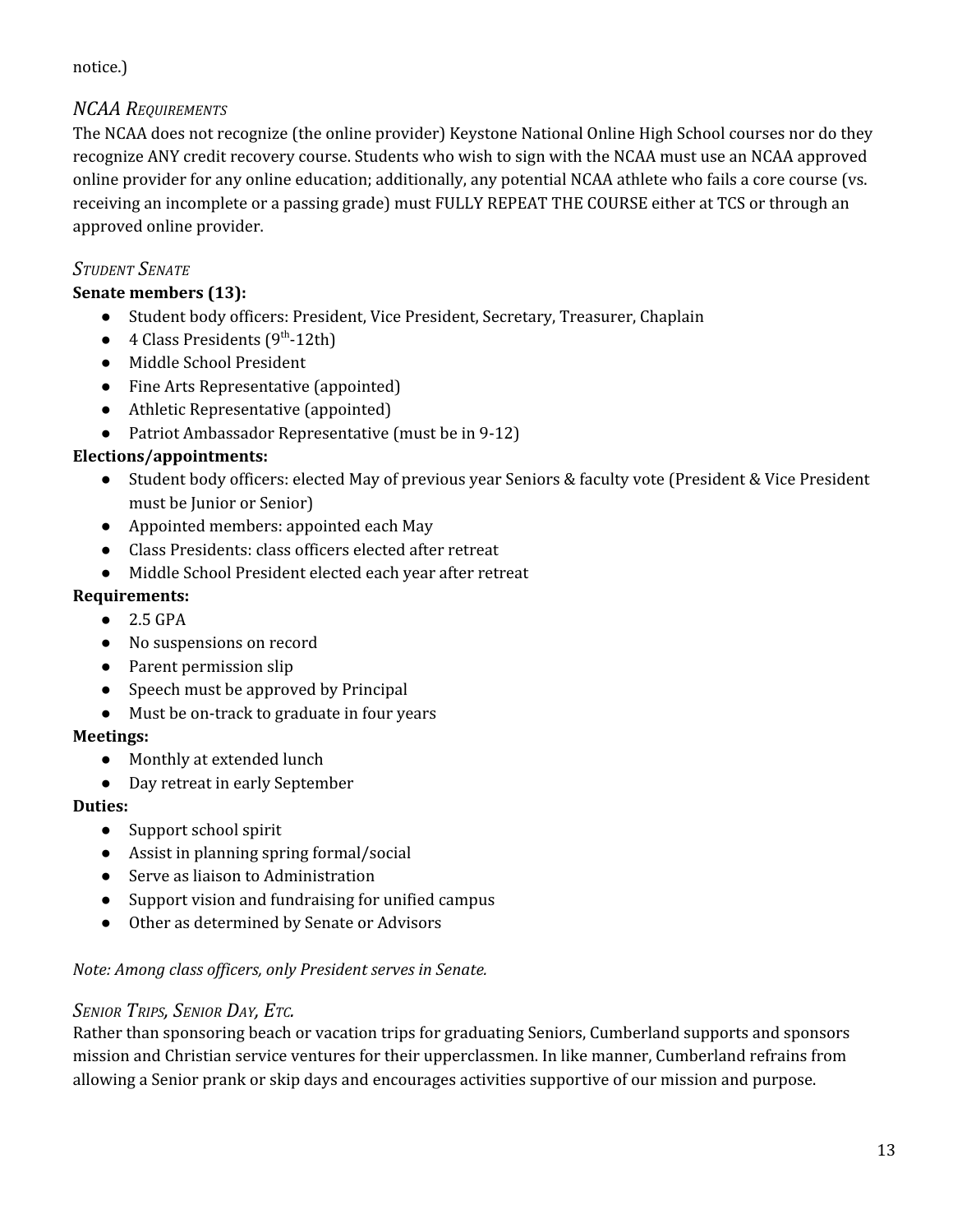#### *SENIOR LUNCHES*

With written parent permission, a Senior may sign out for lunch Thursdays. They may not drive any other student in their car. The third time a student is late returning from lunch, the privilege will be revoked for the remainder of the semester. Seniors are encouraged to eat lunch on campus each Friday, for the purpose of Leadership and fellowship with other students. When a Senior has a free period directly before or after lunch, they may sign out for the duration of that time, until the third lunch tardy has occurred. Only a written signed notarized parent letter stating the exact circumstances under which a Senior may come and go, will be acceptable. Calls to parents and emails will not be accepted. Seniors that have an average of 65 or less in any class must remain on campus throughout their day. Juniors and other underclassman may not leave for lunch. The only exception to this is homeschool students who have a written, signed and notarized parent letter on file.

#### *UBER EATS LUNCHES*

Sophomores, Juniors, and Seniors may use UBER Eats on Tuesdays. In order to use UBER Eats, students must sign in with Mrs. Wheeler by 8:25 AM on Tuesday and their lunch must arrive to the office by 11:50 AM.

Joint Enrollment, Homeschool, and Senior students whose days terminate earlier than 3:15 PM or begin later than after first period, may enter the school or depart the school in accordance with their schedule.

Students whose school day terminates at 3:15 PM may stay for practices, etc. Students whose day ends earlier must leave campus, unless, they have an approved and sponsored position as an aide or have an approved slot in the computer lab to do online work. In which case, they should be in the computer lab or in their assigned aide position.

On selected game days, students may remain on campus on the mezzanine, bleachers, or dining terrace until the game begins. This privilege will be revoked at the first discipline incident. This privilege is subject to the availability of an onsite staff supervisor. If a supervisor is not available, it will be necessary to depart campus and return.

#### *ADDITIONAL CHARGES*

At the high school level, services provided to students outside the scope of TCS normal parameters of operation may incur extra charges due to the extreme amount of extra work and time incurred by teachers. TCS sets nominal rates for extra services and normally passes the fees directly to the teacher.

#### Examples include:

- *●* SAT Helps—10 hours of private instruction plus a group practice test: \$350
- *●* Credit recovery with a certified teacher: \$250
- *●* Tutoring outside school hours: \$20 per half hour
- *●* Rescheduling an exam: \$25
- *●* Administered make-up work for extended absences (over 3 block schedule classes) due to non-emergency or non-medical reasons or non-disciplinary reasons (for disciplinary reasons, separate rates apply; see Mandatory Home Study): \$100 per class per week beginning the second week or \$15 per half hour of teacher time

NOTE: TCS honors parents' rights to take family trips, etc. for up to a week at a time. Additional lengths may result in the forfeiture of semester credit (see appropriate policies) or necessitate significant extra work on the